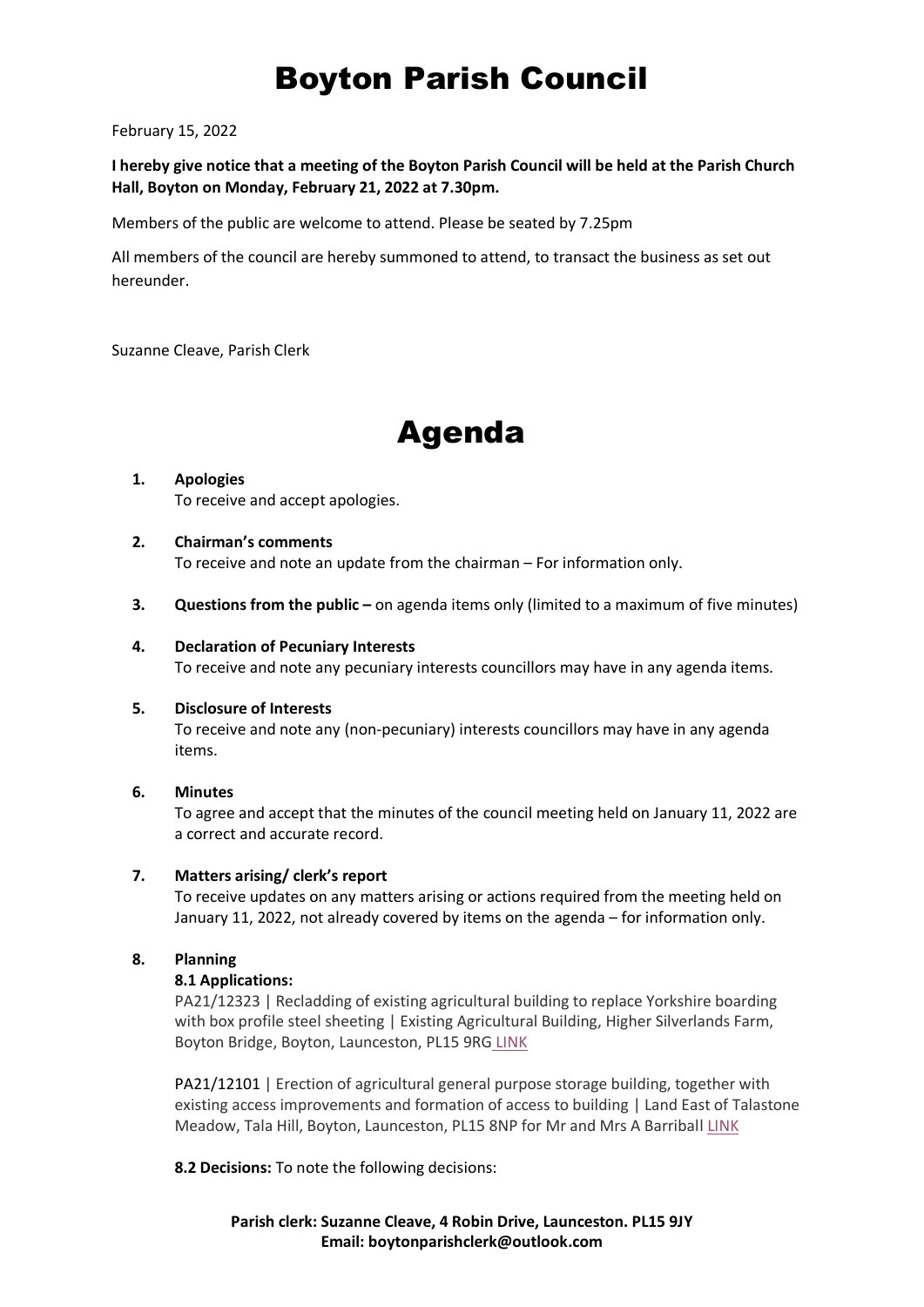# Boyton Parish Council

PA21/03337/PREAPP | Pre application advice for full renovation of the grade two listed cottage at Talastone Gardens, this consists of a 2/3 bedroom cob walled cottage with thatch roof, there is also a rear addition of mixed construction along with two single story additions to the west elevation best described as conservatorys. | Talastone Gardens North Beer Lane Boyton Launceston Cornwall PL15 8NP – CLOSED, ADVICE GIVEN [LINK](https://planning.cornwall.gov.uk/online-applications/files/0693208EE559343C266EBC0BBE8CE948/pdf/PA21_03337_PREAPP-PRE_APP_FORM_AND_PRIVACY-6110580.pdf)

**8.3 Other** – None

#### **9. Finance**

**9.1 – Bank reconciliation** – To approve and accept the bank reconciliation. **9.2 – Payments** – To approve the following payments:

| Payee            | <b>Details</b>   | Reference  | Amount  |
|------------------|------------------|------------|---------|
| Suzanne Cochrane | Wages - February | Cheque 846 | £310.00 |
| (Cleave)         |                  |            |         |
| <b>PAYE</b>      | February         | Cheque 847 | £77.40  |

Any additional invoices received after the publication of the agenda will be circulated to councillors and may be considered for payment.

## **10. Mobile phone**

To discuss the provision on a new mobile phone for the clerk.

## **11. Grass cutting contract**

To discuss the grass cutting contract, which is up for renewal in April and to resolve for the council to go out to tender.

# **12. CIL**

To consider possible projects for the CIL income.

#### **13. Play area**

To discuss any updates or reports relating to the proposed play area.

#### **14. Community Network Highways Scheme**

To consider the funding available for highways schemes through the Community Network Highways Scheme and to decide if the council wishes to submit an expression of interest.

#### **15. Correspondence**

To note the correspondence received:

| Keep Britain Tidy           | <b>Great British Spring Clean 2022</b>   |  |
|-----------------------------|------------------------------------------|--|
| Chris Sims (Launceston CNP) | <b>Community Network Highways Scheme</b> |  |
| <b>Cornwall Council</b>     | Town and Parish Council newsletter       |  |
| <b>NHS Partners</b>         | Reopening of Launceston Hospital x-ray   |  |
|                             | department                               |  |

Additional correspondence will be collated and distributed separately.

## **16. Members' announcements**

Opportunity for councillors to exchange information relevant to the parish and/or to identify items for the next agenda – for information only

# **Parish clerk: Suzanne Cleave, 4 Robin Drive, Launceston. PL15 9JY Email: boytonparishclerk@outlook.com**